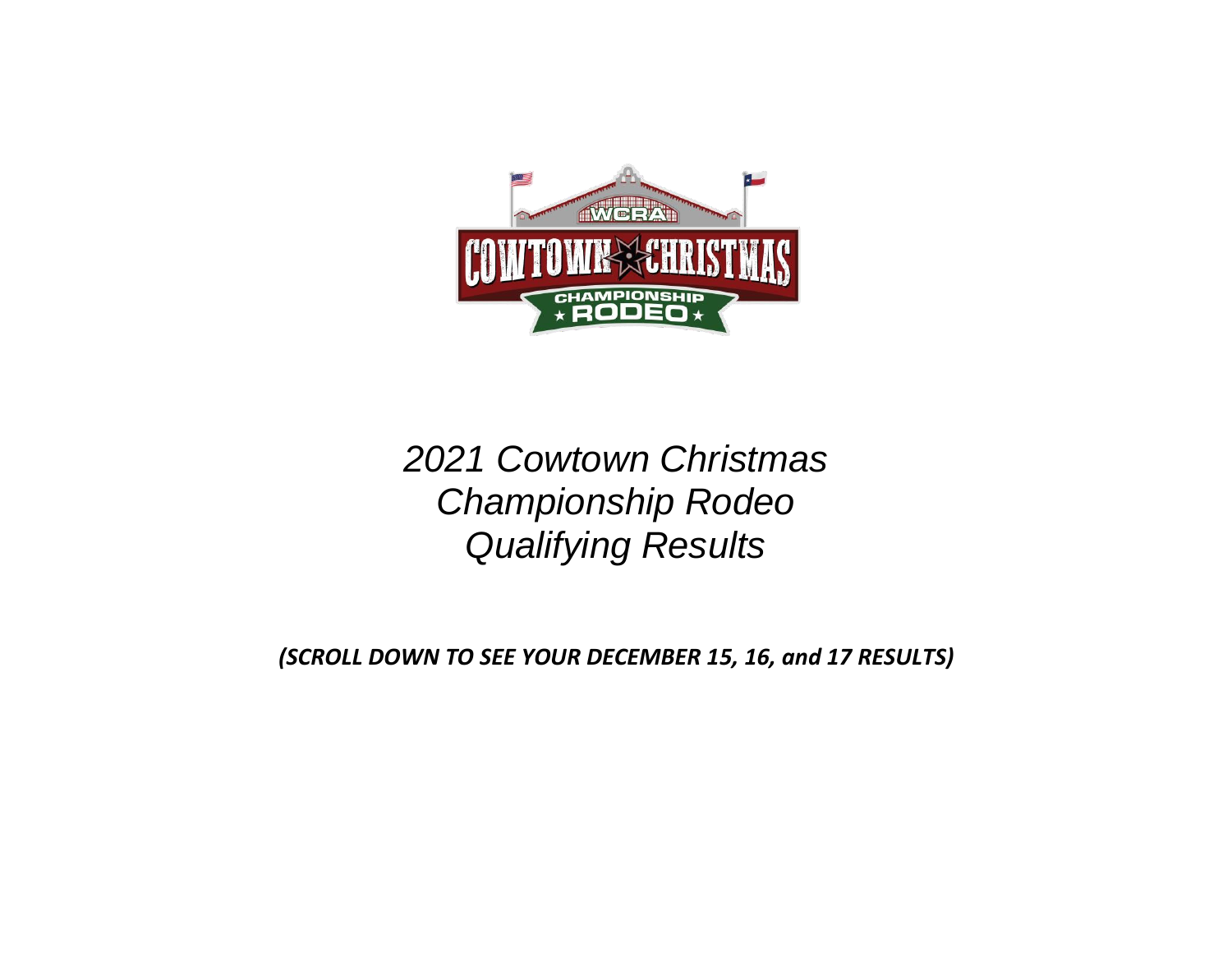# **Cowtown Christmas Championship Rodeo Bareback Riding**



**Rodeo: Fort Worth, TX starting: Dec 15, 2021 ending Dec 18, 2021**

**Perf: 1st Performance Wednesday Night** 

**Go-Round: PROGRESSIVE ROUND** 

| Athlete Name          | Hometown                | Draw           | <b>BOT</b> |            |            | Score Place Round Money Advancing to Showdown Round |
|-----------------------|-------------------------|----------------|------------|------------|------------|-----------------------------------------------------|
| <b>KENNY HAWORTH</b>  | OROFINO, ID             | 213MR          |            | 83         | \$1,600.00 |                                                     |
| <b>BRADLEE MILLER</b> | HUNTSVILLE. TX          | 311 MR         |            | 80         | \$1,200.00 |                                                     |
| <b>COLTON CLEMENS</b> | BLACKFOOT. ID           | 001 MR         |            | 78         | \$600.00   |                                                     |
| <b>ANDREW RUTH</b>    | LIVERMORE, CA           | 42 DR          |            | 78         | \$600.00   |                                                     |
| ICHAD RUTHERFORD      | <b>LAKE CHARLES, LA</b> | 504 MR         |            | 77.5       |            |                                                     |
| MARVIN ALDERMAN       | <b>IKISSIMMEE.FL</b>    | <b>144 TNT</b> | 6.41       | 0          |            |                                                     |
| <b>RUBEN SAUCEDO</b>  | FRANKFORT. IL           | 405 DR         | 4.95       | 0          |            |                                                     |
| <b>EVAN BETONY</b>    | <b>TONALEA, AZ</b>      | 6 MR           |            | <b>TON</b> |            |                                                     |

#### **Perf: 2nd Performance Thursday Night**

#### **Go-Round: PROGRESSIVE ROUND**

| Athlete Name           | Hometown              | Draw    | <b>BOT</b> |      |     |            | Score Place Round Money Advancing to Showdown Round |
|------------------------|-----------------------|---------|------------|------|-----|------------|-----------------------------------------------------|
| <b>TIM MURPHY</b>      | <b>CLEVELAND, TX</b>  | 5908 PK |            | 84.5 | 1/2 | \$1,400.00 |                                                     |
| <b>IRC LANDINGHAM</b>  | <b>HAT CREEK, AB</b>  | 6504-PK |            | 84.5 | 1/2 | \$1,400.00 |                                                     |
| <b>ZACK BROWN</b>      | <b>RED BLUFF, CA</b>  | 147 PK  |            | 83.5 | 3/4 | \$600.00   |                                                     |
| <b>ANTHONY THOMAS</b>  | <b>HOUSTON, TX</b>    | 6845 PK |            | 83.5 | 3/4 | \$600.00   |                                                     |
| ITYLER GRIFFIN         | PITTSBURG, OK         | 004-PK  |            | 80.5 |     |            |                                                     |
| <b>DAVID STREWELER</b> | GOLDEN, CO            | 224 PK  |            | 75.5 |     |            |                                                     |
| <b>MIKE FRED</b>       | <b>BROOKSHIRE, TX</b> | 655-PK  |            | 66   |     |            |                                                     |
| <b>WYATT BETONY</b>    | TONALEA, AZ           | 395PK   | N/A        | 0    |     |            |                                                     |

**Perf: 3rd Performance Friday Night** 

| Athlete Name          | Hometown                 | Draw      | <b>BOT</b> |      |     |            | Score Place Round Money Advancing to Showdown Round |
|-----------------------|--------------------------|-----------|------------|------|-----|------------|-----------------------------------------------------|
| <b>LEIGHTON BERRY</b> | <b>WEATHERFORD, TX</b>   | C70 JJ    |            | 88   |     | \$1,600.00 |                                                     |
| <b>CLAYTON BIGLOW</b> | <b>CLEMENTS, CA</b>      | 606 JJ    |            | 86.5 |     | \$1,200.00 |                                                     |
| <b>BLAINE KAUFMAN</b> | <b>PRETTY PRAIRIE KS</b> | E66 JJ    |            | 83.5 | 3/4 | \$600.00   |                                                     |
| <b>MASON CLEMENTS</b> | DRAPER. UT               | $C271$ JJ |            | 83.5 | 3/4 | \$600.00   |                                                     |
| YANCE DAY             | TAHLEQUAH, OK            | F45 JJ    |            | 82   |     |            |                                                     |
| <b>MONTANA DUVALL</b> | SOLGOHACHIA, AR          | F608 JJ   |            | 80   |     |            |                                                     |
| <b>CLAY STONE</b>     | <b>BLACKFOOT, ID</b>     | E171 JJ   |            | 78   |     |            |                                                     |
| <b>TOLMAN MOORE</b>   | <b>LAS CRUCES NM</b>     | N57 JJ    |            | 63.5 |     |            |                                                     |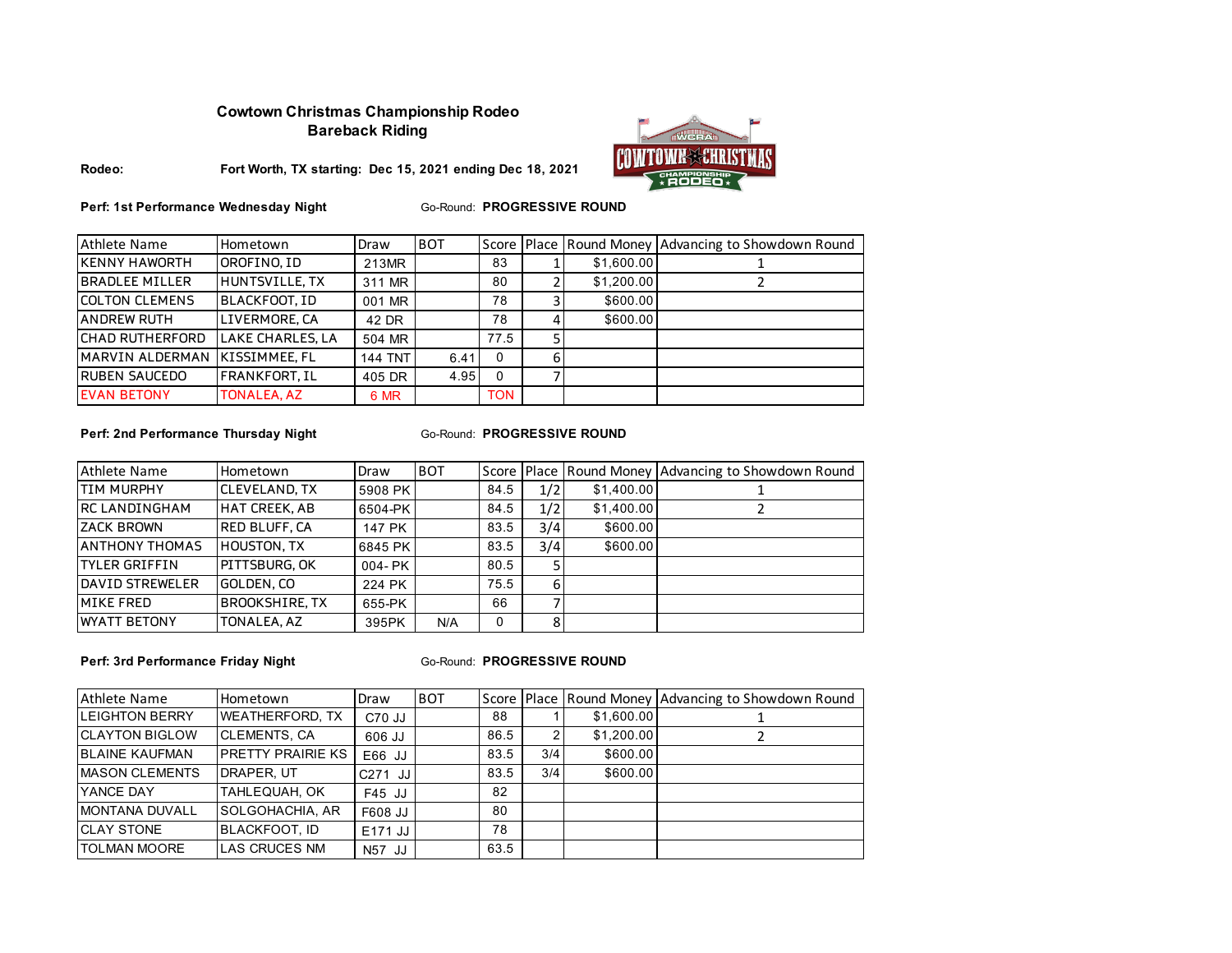# **Cowtown Christmas Championship Rodeo Steer Wrestling**



**Rodeo: Fort Worth, TX starting: Dec 15, 2021 ending Dec 18, 2021**

**Perf: 1st Performance Wednesday Night**

Go-Round: **PROGRESSIVE ROUND**

| Athlete Name             | Hometown                  | Draw | <b>ITime</b> |   |            | Place Round Money Ground Money Advancing to Showdown Round |
|--------------------------|---------------------------|------|--------------|---|------------|------------------------------------------------------------|
| <b>AUGUSTUS FRANZEN</b>  | <b>KEARNEY, NE</b>        | 120  | 4.78         |   | \$1,600.00 |                                                            |
| CASH ROBB                | ALTONAH, UT               | 5    | 6.03         | 2 | \$1,200.00 |                                                            |
| JEFFREY BORISKI          | <b>COLLEGE STATION TX</b> | 704  | 6.45         | 3 | \$800.00   |                                                            |
| RYAN SHUCBURGH           | INNISFAIL, AB             | 694  | 7.54         | 4 | \$400.00   |                                                            |
| <b>TYLER RAVENSCROFT</b> | NENZEL, NE                | 706  | 8.25         | 5 |            |                                                            |
| <b>TYLER WAGUESPACK</b>  | <b>GONZALES, LA</b>       | 730  | 8.73         | 6 |            |                                                            |
| <b>MASON COUCH</b>       | CASSVILLE, MO             | 702  | 100          |   |            |                                                            |
| <b>SHANE FREY</b>        | DUNCAN, OK                | 745  | 100          | 8 |            |                                                            |

**Perf: 2nd Performance Thursday Night** 

#### **Go-Round: PROGRESSIVE ROUND**

| <b>Athlete Name</b>      | Hometown                | Draw | <b>Time</b> |   | Place Round Money |          | Ground Money Advancing to Showdown Round |
|--------------------------|-------------------------|------|-------------|---|-------------------|----------|------------------------------------------|
| <b>JUSTIN SHAFFER</b>    | HALLSVILLE, TX          | 23   | 4.53        |   | \$1,600.00        | \$133.33 |                                          |
| <b>DALTON BURGENER</b>   | DOUGLAS, WY             | 34   | 6.24        |   | \$1,200.00        | \$133.33 |                                          |
| <b>JACK HODGES</b>       | <b>ISTEPHENVILLE TX</b> | 89   | 13          | 3 | \$800.00          | \$133.33 |                                          |
| <b>BRANDON VOLKER</b>    | ALVA, OK                | 739  | 100         | 4 |                   |          |                                          |
| <b>JUAN ALCAZAR</b>      | <b>OKEECHOBEE, FL</b>   | 655  | 100         | 5 |                   |          |                                          |
| <b>COLTON SWEARINGEN</b> | <b>COLEMAN, OK</b>      | 11   | 100         | 6 |                   |          |                                          |
| <b>RILEY WAKEFIELD</b>   | O'NEILL, NE             | 50   | 100         |   |                   |          |                                          |
| <b>CODY CABRAL</b>       | HILO, HI                | 64   | 100         | 8 |                   |          |                                          |

**Perf: 3rd Performance Friday Night** 

| Athlete Name           | Hometown              | Draw | <b>Time</b> |            | Place Round Money Ground Money Advancing to Showdown Round |
|------------------------|-----------------------|------|-------------|------------|------------------------------------------------------------|
| <b>RILEY DUVALL</b>    | CHECOTAH, OK          | 57   | 4.1         | \$1,600.00 |                                                            |
| <b>STERLING WALTON</b> | <b>HOUSTON, TX</b>    | 35   | 4.28        | \$1,200.00 |                                                            |
| <b>JACOB TALLEY</b>    | <b>KEATCHIE, LA</b>   | 66   | 4.34        | \$800.00   |                                                            |
| MICHAEL BATES          | MEXICAN SPRINGS NM    | 49   | 4.61        | \$400.00   |                                                            |
| <b>IMITCHELL HUTTO</b> | D'HANNIS, TX          | 713  | 4.79        |            |                                                            |
| JACOB EDLER            | ALVA, OK              | 56   | 4.97        |            |                                                            |
| <b>ITRACE HARRIS</b>   | POTH, TX              | 644  | 8.8         |            |                                                            |
| <b>JW ERY</b>          | <b>SPRINGFIELD TN</b> | 33   | 100         |            |                                                            |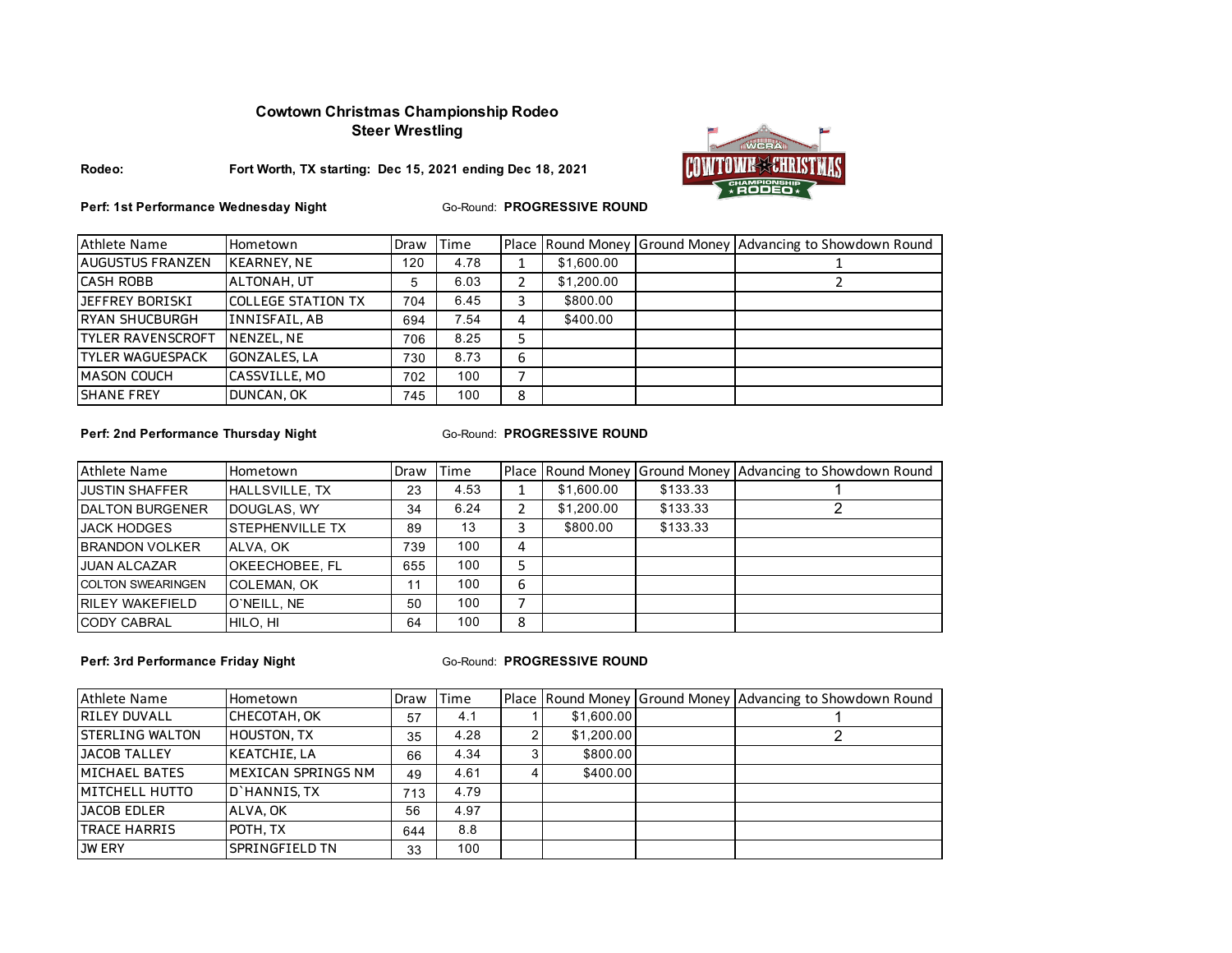# **Cowtown Christmas Championship Rodeo Team Roping**



**Rodeo:**

**Fort Worth, TX starting: Dec 15, 2021 ending Dec 18, 2021**

**Perf: 1st Performance Wednesday Night**

Go-Round: **PROGRESSIVE ROUND**

| <b>Athlete Name</b>     | Hometown           | Draw | Time |                |            | Place Round Money Advancing to Showdown Round |
|-------------------------|--------------------|------|------|----------------|------------|-----------------------------------------------|
| KALEB DRIGGERS /        | STEPHENVILLE, TX/  |      |      |                |            |                                               |
| JUNIOR NOGUEIRA         | LIPAN TX           | 775  | 4.69 | 1              | \$1,600.00 | <b>SEEDED</b>                                 |
| CODY SNOW/              | STEPHENVILLE, TX/  |      |      |                |            |                                               |
| <b>WESLEY THORP</b>     | STEPHENVILLE, TX   | 798  | 5.31 | $\overline{2}$ | \$1,200.00 | 1                                             |
| JASON BURSON/           | SEALY TX/          |      |      |                |            |                                               |
| <b>COREY HENDRICK</b>   | <b>BEDIAS, TX</b>  | 774  | 5.33 | 3              | \$800.00   | 2                                             |
| RENO STOEBNER/          | STEPHENVILLE, TX / |      |      |                |            |                                               |
| COLTON BRITTAN          | ROCKWALL, TX       | 780  | 5.52 | 4              | \$400.00   |                                               |
| ZACHARY KILGUS/         | STEPHENVILLE, TX/  |      |      |                |            |                                               |
| <b>JAKE EDWARDS</b>     | FORT ANN, NY       | 776  | 5.74 | 5              |            |                                               |
| <b>BILLY BOB BROWN/</b> | CARBON, TX/        |      |      |                |            |                                               |
| <b>LUCAS FALCONER</b>   | NORMANGEE, TX      | 783  | 10.5 | 6              |            |                                               |
| LANE IVY/               | SANTO, TX/         |      |      |                |            |                                               |
| <b>JAKE LONG</b>        | MORGAN MILL, TX    | 785  | 100  | 7              |            |                                               |
| <b>CLINT SUMMERS/</b>   | LAKE CITY, FL /    |      |      |                |            |                                               |
| <b>ROSS ASHFORD</b>     | LOTT, TX           | 768  | 100  | 8              |            |                                               |

**Perf: 2nd Performance Thursday Night** 

| Athlete Name         | Hometown                     | Draw | Time |   |            | Place Round Money Advancing to Showdown Round |
|----------------------|------------------------------|------|------|---|------------|-----------------------------------------------|
| <b>IJOE MATTERN/</b> | PLANTERSVILLE, TX/           |      |      |   |            |                                               |
| <b>ICOY BRITTAIN</b> | ROCKWALL, TX                 | 791  | 6.04 |   | \$1,600.00 |                                               |
| MILES BAKER/         | <b>MOUNTAIN PARM,</b><br>OK/ |      |      |   |            |                                               |
| IZACK WOODS          | <b>WALTERS, OK</b>           | 755  | 7.16 | 2 | \$1,200.00 |                                               |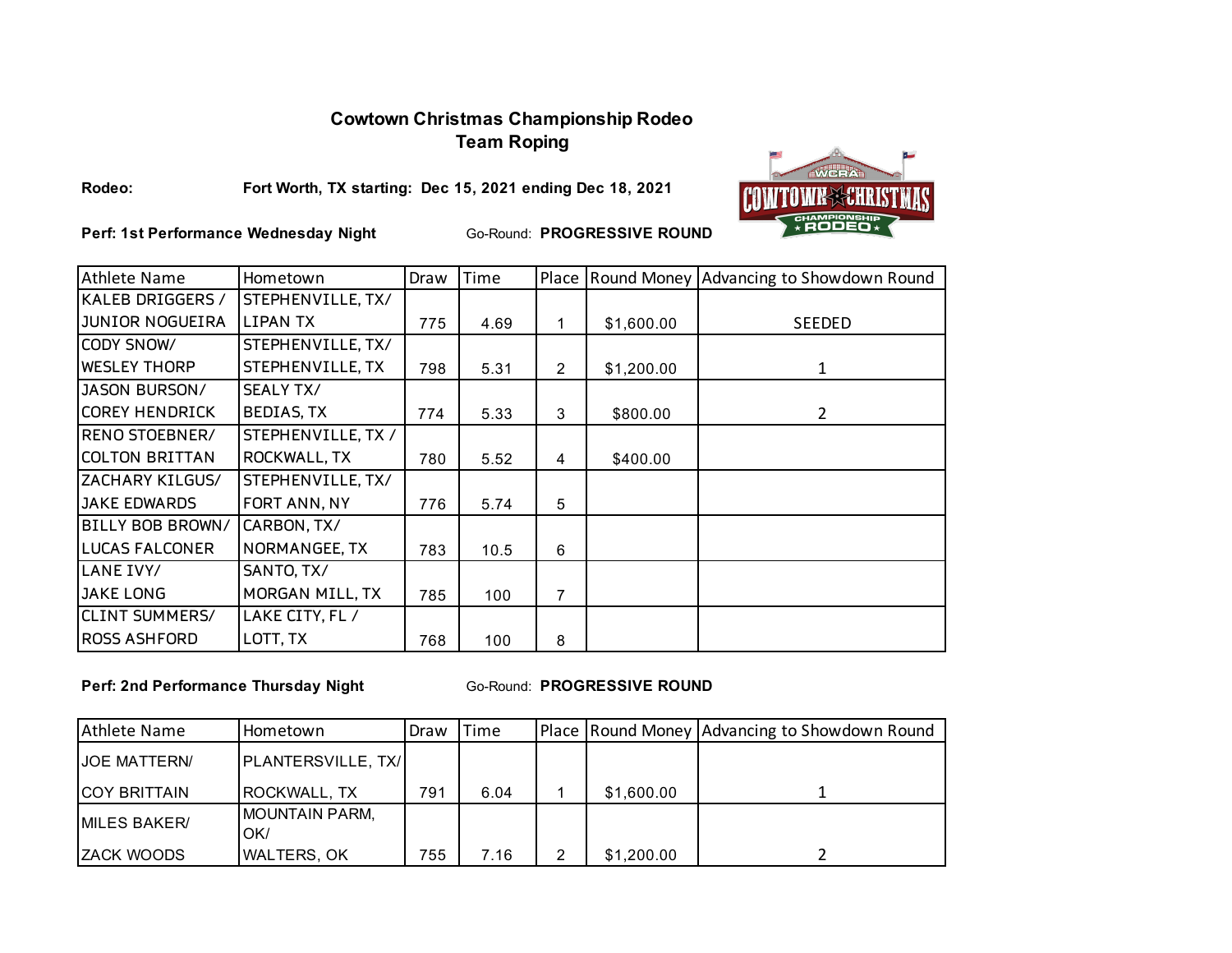|                         | MANNY EGUSQUIZA/STEPHENVILLE, TX / |     |      |   |          |  |
|-------------------------|------------------------------------|-----|------|---|----------|--|
| <b>TYLER MCKNIGHT</b>   | WELL, TX                           | 749 | 7.35 | 3 | \$800.00 |  |
| <b>BRIT ELLERMAN/</b>   | <b>FT LUPTON, CO /</b>             |     |      |   |          |  |
| <b>RICH SKELTON</b>     | LLANO, TX                          | 777 | 7.43 | 4 | \$400.00 |  |
| <b>GARRETT TONOZZI/</b> | LAMPASAS, TX /                     |     |      |   |          |  |
| <b>BLAINE VICK</b>      | <b>DUBLIN, TX</b>                  | 748 | 9.66 | 5 |          |  |
| <b>CORY SMOTHERS/</b>   | LIPAN, TX/                         |     |      |   |          |  |
| <b>CARSON JOHNSON</b>   | CASPER, WY                         | 744 | 100  | 6 |          |  |
| <b>DUSTIN</b>           | MINERAL WELLS, TX/                 |     |      |   |          |  |
| EGUSQUIZA/              |                                    |     |      |   |          |  |
| <b>LEVILORD</b>         | STEPHENVILLE, TX                   | 756 | 100  | 7 |          |  |
| <b>BOBBY BAIZE/</b>     | <b>ANTHONY NM /</b>                |     |      |   |          |  |
| <b>PAUL GUTIERREZ</b>   | <b>SANTA ROSA, NM</b>              | 750 | 100  | 8 |          |  |

# **Perf: 3rd Performance Friday Night**

| Athlete Name           | Hometown               | Draw | Time  |                |            | Place Round Money Advancing to Showdown Round |
|------------------------|------------------------|------|-------|----------------|------------|-----------------------------------------------|
| COLBY LOVELL/          | MADISONVILLE, TX/      |      |       |                |            |                                               |
| <b>TREY JOHNSON</b>    | <b>WEATHERFORD, TX</b> | 772  | 5.54  |                | \$1,600.00 | 1                                             |
| <b>TANNER GREEN/</b>   | COTULLA, TX/           |      |       |                |            |                                               |
| <b>WHIT KITCHENS</b>   | MULLIN, TX             | 751  | 8.40  | $\overline{2}$ | \$1,200.00 | $\overline{2}$                                |
| <b>SETH DRIGGERS/</b>  | PEARCY, AR /           |      |       |                |            |                                               |
| <b>TRENT VAUGHT</b>    | MENA, AR               | 792  | 10.21 | 3              | \$800.00   |                                               |
| CASEY HICKS /          | TALALA, OK /           |      |       |                |            |                                               |
| <b>KADEN PRINCE</b>    | SNYDER, TX             | 762  | 10.83 | 4              | \$400.00   |                                               |
| <b>CLAY DEEN/</b>      | WILLS POINT, TX /      |      |       |                |            |                                               |
| <b>QUINTON INMAN</b>   | <b>KETCHUM, OK</b>     | 795  | 100   |                |            |                                               |
| <b>BOBBY MOTE/</b>     | LLANO TX /             |      |       |                |            |                                               |
| <b>WHITNEY DESALVO</b> | <b>WILMAR AR</b>       | 746  | 100   |                |            |                                               |
| <b>LUKE BROWN</b>      | LIPAN, TX /            |      |       |                |            |                                               |
| <b>BUDDY HAWKINS</b>   | STEPHENVILLE, TX       | 766  | 100   |                |            |                                               |
| <b>COBY SONNIER/</b>   | BOLING, TX /           |      |       |                |            |                                               |
| <b>CARSON SONNIER</b>  | <b>BOLING, TX</b>      | 760  | 100   |                |            |                                               |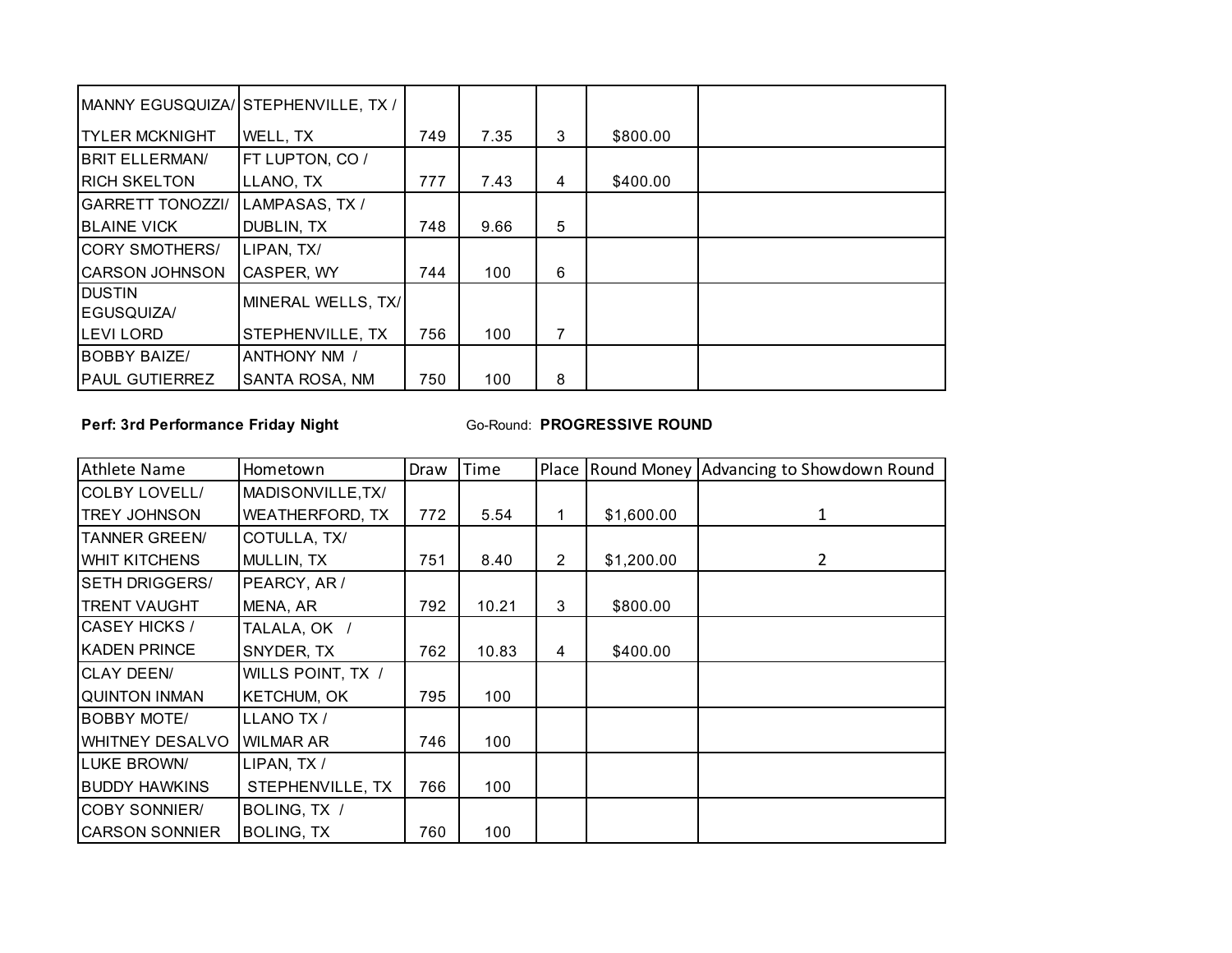# **Cowtown Christmas Championship Rodeo Saddle Bronc Riding**



#### **Rodeo: Fort Worth, TX starting: Dec 15, 2021 ending Dec 18, 2021**

**Perf: 1st Performance Wednesday Night**

Go-Round: **PROGRESSIVE ROUND**

| <b>Athlete Name</b>     | Hometown                   | Draw    | <b>BOT</b> |          |            | Score Place Round Money Advancing to Showdown Round |
|-------------------------|----------------------------|---------|------------|----------|------------|-----------------------------------------------------|
| <b>JACOBS CRAWLEY</b>   | <b>BOERNE, YX</b>          | 194 DR  |            | 85.5     | \$1,600.00 |                                                     |
| <b>CASH WILSON</b>      | WALL, SD                   | T89 DR  |            | 84       | \$1,200.00 |                                                     |
| <b>DAMIAN BRENNAN</b>   | INJUNE, QUEENSLAND         | 43 MR   |            | 79.5     | \$800.00   |                                                     |
| <b>MASON LAVIOLETTE</b> | RAYNE, LA                  | 614 DR  |            | 76.5     | \$400.00   |                                                     |
| <b>DALTON KINGERY</b>   | NAVASOTA, TX               | 2 MR    |            | 75.5     |            |                                                     |
| <b>ANDREW HARRIS</b>    | <b>COMMERCE, TX</b>        | 226 MR  |            | 73       |            |                                                     |
| <b>WACEY HATHCOCK</b>   | <b>SULPHUR SPRINGS, TX</b> | $-1$ DR |            | 66.00    |            |                                                     |
| <b>NICK LADUKE</b>      | WHITESBORO.TX              | 40 TNT  | 7.48       | $\Omega$ |            |                                                     |

#### **Perf: 2nd Performance Thursday Night**

#### Go-Round: PROGRESSIVE ROUND

| Athlete Name          | Hometown                 | Draw    | <b>BOT</b> |      |            | Score Place Round Money Advancing to Showdown Round |
|-----------------------|--------------------------|---------|------------|------|------------|-----------------------------------------------------|
| <b>IWYATT CASPER</b>  | PAMPA, TX                | 157 PK  |            | 84   | \$1,600.00 |                                                     |
| <b>ROSS GRIFFIN</b>   | <b>TULAROSA, NM</b>      | 495 PK  |            | 83.5 | \$1,200.00 |                                                     |
| <b>IBRETT COFFMAN</b> | <b>IDABEL, OK</b>        | 995 PK  |            | 80.5 | \$800.00   |                                                     |
| <b>ITYLER BEEBE</b>   | <b>BAYFIELD, CO</b>      | 39 PK   |            | 78   | \$400.00   |                                                     |
| <b>IKODY RINEHART</b> | HINKLE, MS               | 3824 PK |            | 77.5 |            |                                                     |
| <b>JAKE CLARK</b>     | CRANE, OR                | 59 SY   |            | 72.5 |            |                                                     |
| <b>JARROD HAMMONS</b> | <b>ISTEPHENVILLE, TX</b> | 7808 PK |            | 56   |            |                                                     |
| <b>JACOB BENHAM</b>   | DODGE CITY, KS           | 9608-PK | 4.1        | 0    |            |                                                     |

**Perf: 3rd Performance Friday Night** 

| Athlete Name            | Hometown     | Draw      | <b>BOT</b> |      |            | Score Place Round Money Advancing to Showdown Round |
|-------------------------|--------------|-----------|------------|------|------------|-----------------------------------------------------|
| <b>BRANDON LANSFORD</b> | COTULLA, TX  | $CJO2+JJ$ |            | 88   | \$1,600.00 |                                                     |
| <b>COLE ELSHERE</b>     | FAITH, SD    | 394 JJ    |            | 86.5 | \$1,200.00 | <b>SEEDED</b>                                       |
| <b>SAMUEL MARTIN</b>    | GOODWELL, OK | ET 1 JJ   |            | 83   | \$800.00   |                                                     |
| <b>TAYGEN SCHUELKE</b>  | NEWELL, SD   | 755 JJ    |            | 79   | \$400.00   |                                                     |
| <b>DEAN WADSWORTH</b>   | OZONA, TX    | 28 JJ     |            | 77.5 |            |                                                     |
| <b>KASH DEAL</b>        | DUPREE, SD   | 406 JJ    |            | 77   |            |                                                     |
| <b>SAGE DIERKS</b>      | DOUGLASS, KS | 530 JJ    |            | 73   |            |                                                     |
| <b>EAN PRICE</b>        | GOODWELL, OK | 52 JJ     |            | 72.5 |            |                                                     |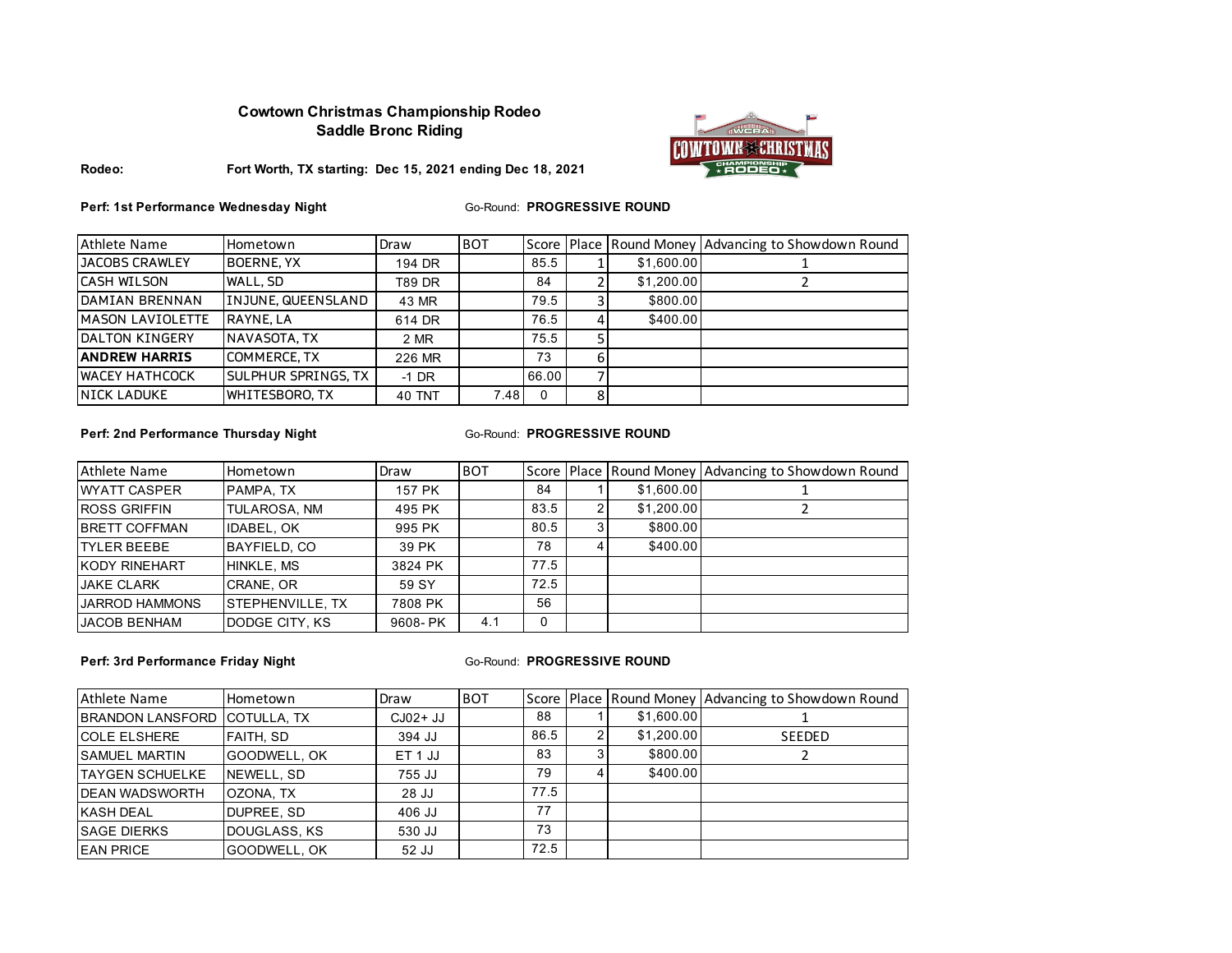## **Cowtown Christmas Championship Rodeo Tie-Down Roping**



**Rodeo: Fort Worth, TX starting: Dec 15, 2021 ending Dec 18, 2021**

**Perf: 1st Performance Wednesday Night**

Go-Round: **PROGRESSIVE ROUND**

| <b>Athlete Name</b>    | Hometown       | Draw | <b>Time</b> |         |            | Place Round Money Advancing to Showdown Round |
|------------------------|----------------|------|-------------|---------|------------|-----------------------------------------------|
| <b>CY EAMES</b>        | GOODING, ID    | 18   | 8.22        |         | \$1,600.00 |                                               |
| <b>RILEY WAKEFIELD</b> | O'NEILL, NE    | 59   | 8.32        |         | \$1,200.00 |                                               |
| MCKADE WICKETT         | MULDROW, OK    | 63   | 8.39        |         | \$800.00   |                                               |
| <b>JUD NOWOTNY</b>     | LA VERNIA, TX  | 72   | 9.08        |         | \$400.00   |                                               |
| MAX HOGE               | PINGREE, ID    | 61   | 13          |         |            |                                               |
| <b>KODY MAHAFFEY</b>   | SWEETWATER, TX | 43   | 100         |         |            |                                               |
| <b>JODY GREEN</b>      | ADA, OK        | 6    | 100         |         |            |                                               |
| <b>MYLES KENZY</b>     | IONA, SD       | 49   | 100         | $\circ$ |            |                                               |

**Perf: 2nd Performance Thursday Night** 

Go-Round: PROGRESSIVE ROUND

| <b>Athlete Name</b>     | Hometown             | Draw | Time  |            | Place Round Money Advancing to Showdown Round |
|-------------------------|----------------------|------|-------|------------|-----------------------------------------------|
| <b>SHAD MAYFIELD</b>    | CLOVIS, NM           | 42   | 7.13  | \$1,600.00 | <b>SEEDED</b>                                 |
| <b>RILEY WEBB</b>       | <b>DENTON, TX</b>    | 44   | 8.22  | \$1,200.00 |                                               |
| <b>ICHANCE THIESSEN</b> | ELK CITY, OK         | 53   | 10.39 | \$800.00   | 2                                             |
| <b>RYAN JARRETT</b>     | COMANCHE, OK         | 41   | 12.9  | \$400.00   |                                               |
| <b>DEAN HOLYAN</b>      | COYOTE CANYON,<br>NM | 46   | 100   |            |                                               |
| <b>WILLIAM WHAYNE</b>   | TULSA, OK            | 71   | 100   |            |                                               |
| <b>CODY DARNELL</b>     | GORDON, NE           | 67   | 100   |            |                                               |
| <b>BLAIR BURK</b>       | DURANT, OK           | 62   | 100   |            |                                               |

**Perf: 3rd Performance Friday Night** 

| Athlete Name                    | Hometown              | Draw | <b>Time</b> |            | Place Round Money Advancing to Showdown Round |
|---------------------------------|-----------------------|------|-------------|------------|-----------------------------------------------|
| <b>JAXON CLEGG</b>              | COWETTA, OK           | 69   | 8.2         | \$1,600.00 |                                               |
| <b>PECOS TATUM</b>              | LA PLATA, NM          | 70   | 9.1         | \$1,200.00 |                                               |
| <b>TAYLOR SANTOS</b>            | <b>CRESTON, CA</b>    | 60   | 9.41        | \$800.00   |                                               |
| DONTAE PACHECO                  | <b>BLOOMFIELD, NM</b> | 47   | 10          | \$400.00   |                                               |
| <b>BOBBY ABERNATHY</b>          | ATHENS, AL            | 68   | 10.1        |            |                                               |
| <b>ELI BARGER</b>               | ANADARKO, OK          | 35   | 10.6        |            |                                               |
| <b>TRAVIS ROGERS</b>            | TUTTLE, OK            | 48   | 100         |            |                                               |
| MARSHALL LEONARD SHONOGALOO. LA |                       | 64   | 100         |            |                                               |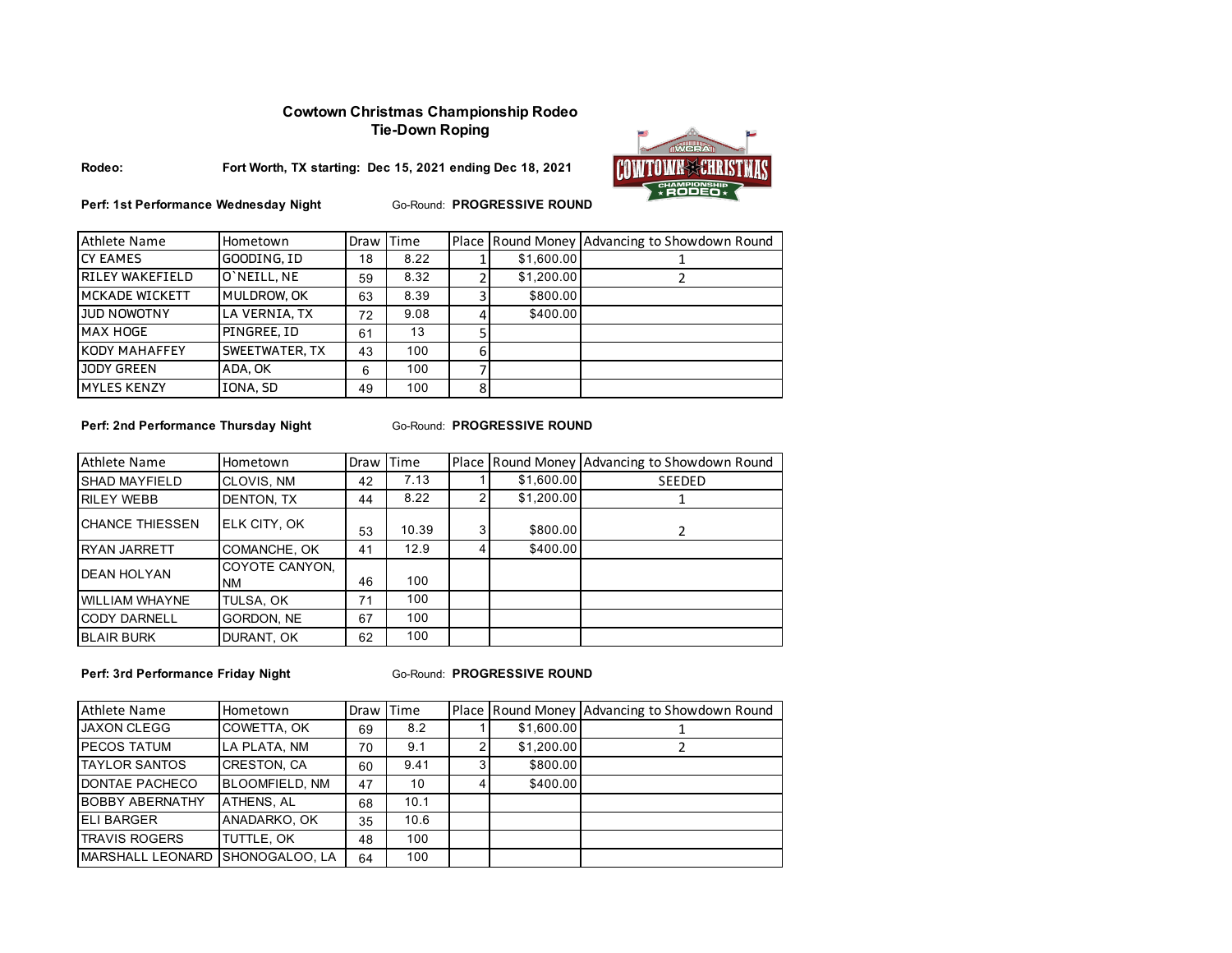# **Cowtown Christmas Championship Rodeo Breakaway Roping**



**Fort Worth, TX starting: Dec 15, 2021 ending Dec 18, 2021**



**Perf: 1st Performance Wednesday Night**

Go-Round: **PROGRESSIVE ROUND**

| Athlete Name           | Hometown            | Draw I | Time |   |            | Place Round Money Advancing to Showdown Round |
|------------------------|---------------------|--------|------|---|------------|-----------------------------------------------|
| <b>HOPE THOMPSON</b>   | <b>ABILENE, TX</b>  | 88     | 2.69 |   | \$1,600.00 |                                               |
| LARI DEE GUY           | <b>ABILENE, TX</b>  | 67     | 2.99 |   | \$1,200.00 |                                               |
| CADEE WILLIAMS         | <b>BELGRADE, MT</b> | 92     | 3.28 |   | \$800.00   |                                               |
| <b>BRYANA LEHRMANN</b> | LEXINGTON, TX       | 138    | 7.02 |   | \$400.00   |                                               |
| <b>RYLIE EDENS</b>     | HILLSBORO.TX        | 116    | 100  |   |            |                                               |
| <b>JULIE JOHNSON</b>   | PACKSADDLE, OK      | 24     | 100  | 6 |            |                                               |
| <b>AVERY LANDRY</b>    | ARNAUDVILLE, LA     | 136    | 100  |   |            |                                               |
| <b>JJ HAMPTON</b>      | STEPHENVILLE, TX    | 75     | 100  | 8 |            |                                               |

#### **Perf: 2nd Performance Thursday Night**

#### **Go-Round: PROGRESSIVE ROUND**

| <b>Athlete Name</b>      | Hometown                  | Draw Time |      |            | Place Round Money Advancing to Showdown Round |
|--------------------------|---------------------------|-----------|------|------------|-----------------------------------------------|
| <b>TACY KAY WEBB</b>     | MADISONVILLE, TX          | 148       | 2.33 | \$1,600.00 |                                               |
| <b>BRITTA STRAIN</b>     | DAVIE, FL                 | 99        | 2.78 | \$1,200.00 |                                               |
| CHEYANNE GUILLORY        | <b>GAINESVILLE, TX</b>    | 131       | 3.94 | \$800.00   |                                               |
| <b>SHELBY BOISJOLI</b>   | CALGARY, AB               | 103       | 6.88 | \$400.00   |                                               |
| MARTHA ANGELONE          | <b>CROSS JUNCTION, VA</b> | 19        | 7.04 |            |                                               |
| <b>TIBBA SMITH</b>       | HOBBS, NM                 | 34        | 100  |            |                                               |
| MAELEE WADE              | WHITE, GA                 | 102       | 100  |            |                                               |
| <b>CHRISTI BRAUDRICK</b> | CADDO, OK                 | 63        | 100  |            |                                               |

**Perf: 3rd Performance Friday Night** 

| <b>Athlete Name</b>    | Hometown         | Draw | Time |   |            | Place Round Money Advancing to Showdown Round |
|------------------------|------------------|------|------|---|------------|-----------------------------------------------|
| DANIELLE LOWMAN        | GILBERT, AZ      | 126  | 2.08 |   | \$1,600.00 |                                               |
| <b>JOSIE CONNER</b>    | IOWA, LA         | 143  | 2.78 |   | \$1,200.00 | <b>SEEDED</b>                                 |
| <b>MADISON OUTHIER</b> | UTOPIA, TX       | 41   | 3.28 | 3 | \$800.00   |                                               |
| <b>MARYBETH BEAM</b>   | TERRELL, TX      | 2    | 3.49 |   | \$400.00   |                                               |
| <b>BAILEY BATES</b>    | TOHATCHI, NM     | 47   |      |   |            |                                               |
| <b>ISHELBY OSCEOLA</b> | TROY, AL         | 119  | 7.02 |   |            |                                               |
| <b>TAYLOR MUNSELL</b>  | ALVA, OK         | 15   | 7.42 |   |            |                                               |
| <b>JACKIE CRAWFORD</b> | STEPHENVILLE. TX | 137  | 100  |   |            |                                               |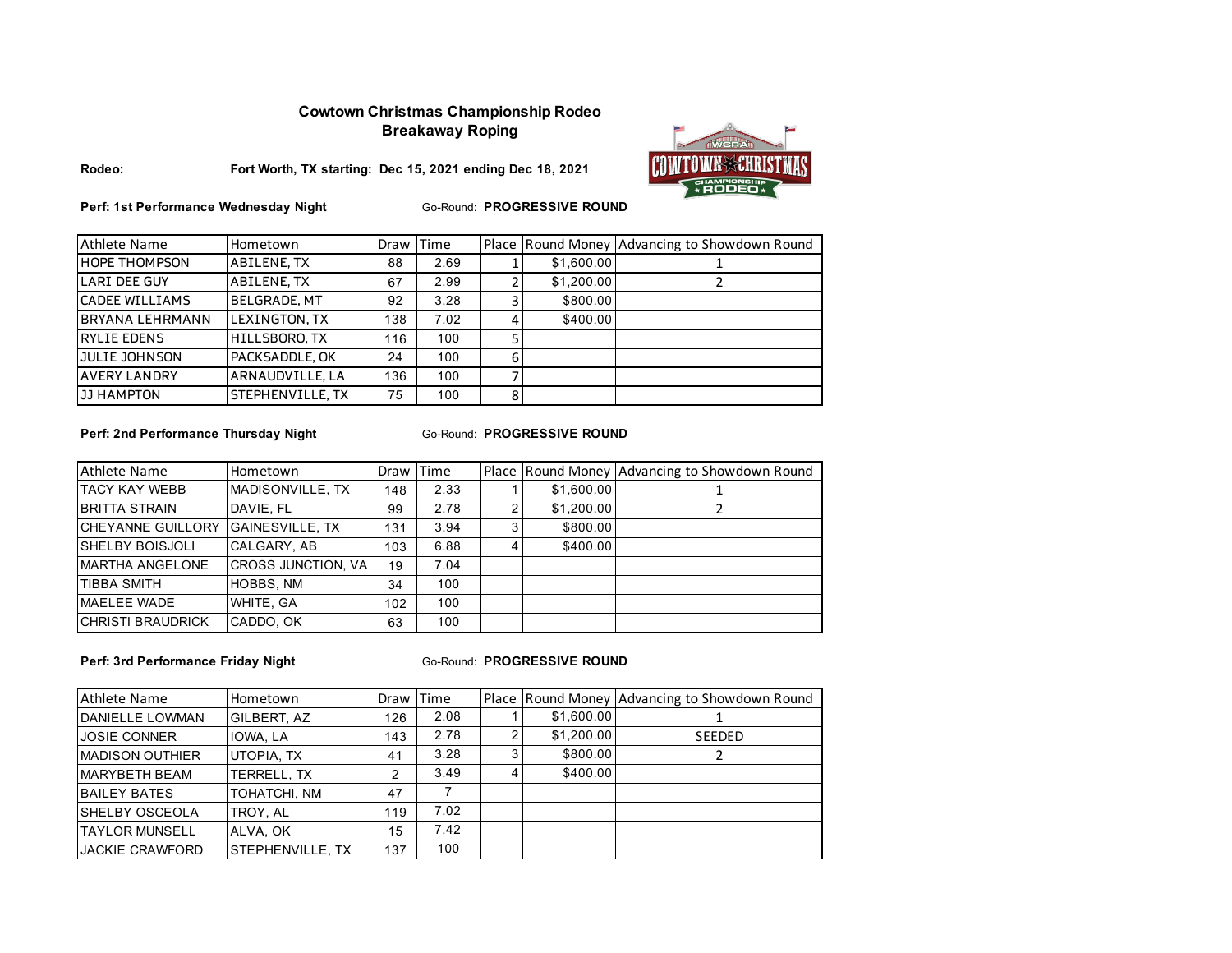# **Cowtown Christmas Championship Rodeo Barrel Racing**



**Rodeo:**

**Fort Worth, TX starting: Dec 15, 2021 ending Dec 18, 2021**

**Perf: 1st Performance Wednesday Night PROGRESSIVE ROUND PROGRESSIVE ROUND** 

Go-Round:

| <b>Athlete Name</b>           | Hometown               | Time  | Place |            | Round Money Advancing to Showdown Round |
|-------------------------------|------------------------|-------|-------|------------|-----------------------------------------|
| <b>ARI-ANNA FLYNN</b>         | <b>CHARLESTON, AR</b>  | 13.53 |       | \$1,600.00 |                                         |
| <b>SHERRI BARNES</b>          | <b>PILOT POINT. TX</b> | 13.78 |       | \$1,200.00 |                                         |
| <b>CHARLIE MAASS</b>          | GIDDINGS, TX           | 14.03 |       | \$800.00   |                                         |
| KAITLYN PRENTICE BOKCHITO, OK |                        | 14.14 |       | \$400.00   |                                         |
| RYANN PEDONE                  | SUNSET. TX             | 18.53 |       |            |                                         |
| MINDY HOLLOWAY                | MINERAL WELLS, TX      | 18.89 | 6     |            |                                         |
| <b>ABBY PURSIFULL</b>         | <b>ARTHUR CITY, TX</b> | 19.18 |       |            |                                         |
| <b>LAURA MOTE</b>             | LLANO, TX              | 19.31 | 8     |            |                                         |

**Perf: 2nd Performance Thursday Night PROGRESSIVE ROUND PROGRESSIVE ROUND** 

Go-Round:

| Athlete Name          | Hometown               | Time  | Place          |            | Round Money Advancing to Showdown Round |
|-----------------------|------------------------|-------|----------------|------------|-----------------------------------------|
| <b>SHARIN HALL</b>    | PILOT POINT, TX        | 13.55 |                | \$1,600.00 |                                         |
| <b>LONDON GORHAM</b>  | <b>COTULLA, TX</b>     | 13.63 |                | \$1,200.00 | SEEDED                                  |
| JORDAN DRIVER         | <b>GARDEN CITY, TX</b> | 13.71 | 3 <sub>1</sub> | \$800.00   |                                         |
| <b>ASHLEY ROGERS</b>  | FOLSOM, LA             | 14.5  |                | \$400.00   |                                         |
| <b>HALLIE HANSSEN</b> | <b>HERMOSA, SD</b>     | 18.62 |                |            |                                         |
| <b>KYLIE CONNER</b>   | <b>WELCH, LA</b>       | 18.89 |                |            |                                         |
| <b>CHANI GRAVES</b>   | SULPHUR SPRINGS, TX    | 19.02 |                |            |                                         |
| RANDI HOLLIDAY        | <b>CHOUTEAU, OK</b>    | 23.8  |                |            |                                         |

**Perf: 3rd Performance Friday Night PROGRESSIVE ROUND PROGRESSIVE ROUND** 

Go-Round:

| Athlete Name                 | Hometown                 | Time  | Place |            | Round Money Advancing to Showdown Round |
|------------------------------|--------------------------|-------|-------|------------|-----------------------------------------|
| <b>BRITTA STRAIN</b>         | DAVIE, FL                | 13.71 |       | \$1,600.00 |                                         |
| <b>TAYLOR JOHNSON</b>        | <b>WICHITA FALLS, TX</b> | 13.74 |       | \$1,200.00 |                                         |
| MICHELLE DARLING MEDFORD, OK |                          | 13.98 | 3     | \$800.00   |                                         |
| <b>STEPHANIE FRYAR</b>       | WACO, TX                 | 14.14 |       | \$400.00   |                                         |
| <b>RAINEY SKELTON</b>        | LLANO. TX                | 18.7  |       |            |                                         |
| <b>STEELY STEINER</b>        | <b>WEATHERFORD, TX</b>   | 18.84 |       |            |                                         |
| <b>MAKENZIE MAYES</b>        | <b>SCROGGINS, TX</b>     | 19.01 |       |            |                                         |
| <b>ACEY PINKSTON</b>         | STEPHENVILLE, TX         | 19.06 |       |            |                                         |